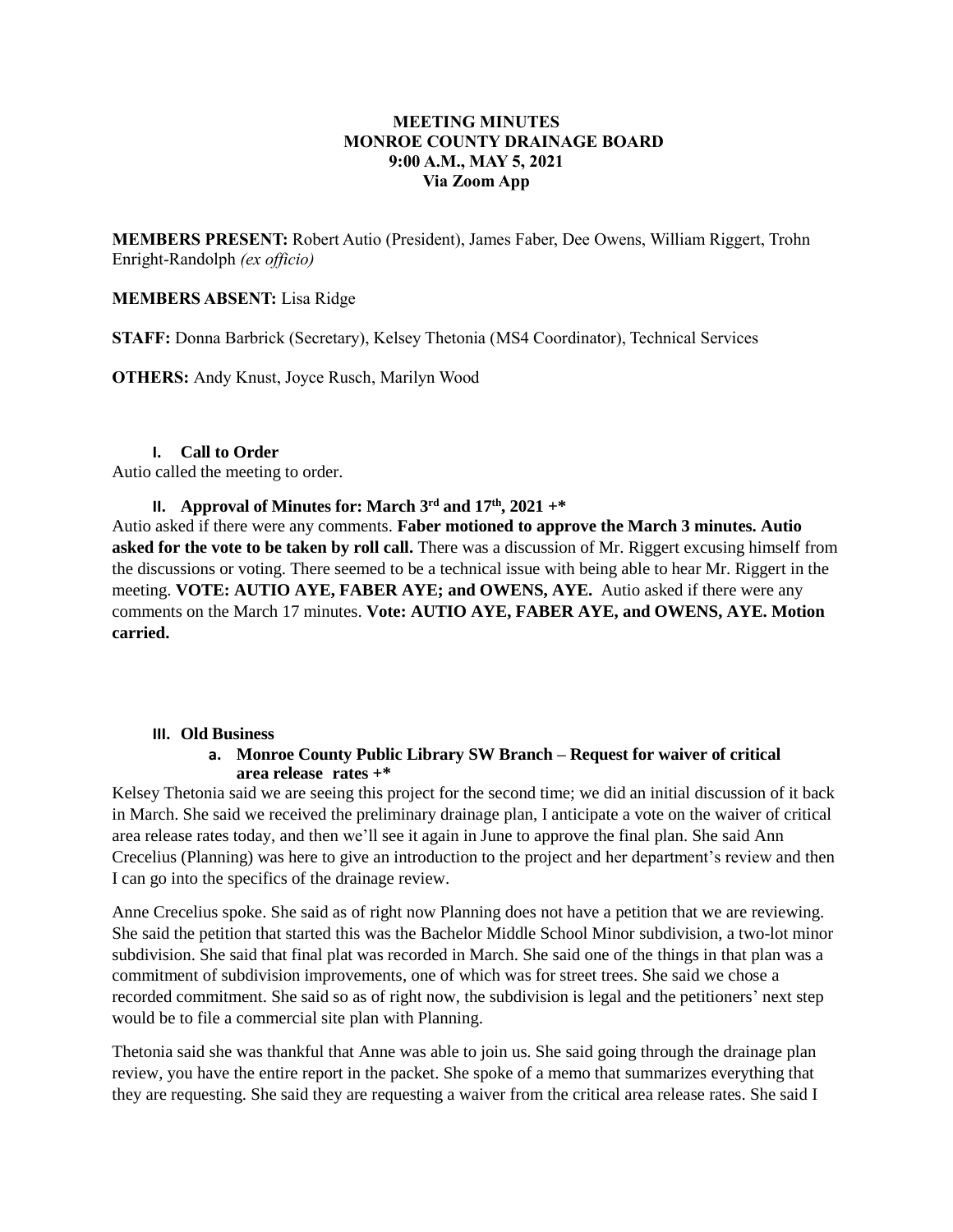know there was some discussion on when this was triggered; we approved these release rates in an October 2020 DB meeting. She said all government projects are subject to any drainage regulations; it is very clear in the state regulations for MS4s, but I also want to be sensitive to the fact that that this is funded by a grant and they are preserving much of the wooded area around the space. She said I think we have come to a good compromise. She said they are requesting release rates slightly higher than those for critical drainage areas. She said for the ten-year flood they are requesting .9 cfs and for the 100-year storm, they are requesting 1.66 cfs. She said one of the changes that you might see in the plan is that previously they were relying on underground detention and now they have added some above ground detention east of the amphitheater. She said to me this is the best compromise with minimal tree removal because the area is already a grass field. She said one of the things that did come up is that the site does receive runoff from Gordon Pike in its current state. She said within the next year or two the county will begin construction on the Gordon Pike roundabout and it will be capturing all that runoff then. She said I do want to let you know that we do have a contract in place with Terry Quillman for reviews of drainage reports and calculations. She said he would be doing reviews and calculations for drainage reports. She said once we pass the new ordinance I am hoping we will have a fee structure in place for reviews. She asked if anyone had any questions on the drainage design.

Autio said he had a procedural question. He said DB has approved these stricter rates but does it now need to go to the county commissioners to become a statute. Thetonia said for the critical area release rates, I do not believe so. She said I talked to Dave Schilling (Legal) about the new ordinance that will need approval by the commissioners and will obviously contain all the new release rate requirements. Autio said he had a question on whether the new standards had the force of law behind them. Thetonia said it is my understanding that DB has the ability to require more strict design; you can make things more stringent based on current conditions or, as in this instance, where we see issues with flooding or a need to protect sensitive areas. She said so that was the reason behind it; that is a good point. Autio said I appreciate that clarification. He commented it is will be wonderful to have Terry's expertise again. He said the new detention pond is an improvement to the design. He said the diversion to the already existing wetland makes a lot of sense to me.

Trohn asked Thetonia if she was supporting the waiver request. She said I am recommending approval of their release rates. She said I think they have done a good job in trying to reach them.

Faber asked about how much area would be grassy and about trees. Thetonia said I will let Andy answer that but I will say that this whole area is grassy now and it is the area to the north that is forested. She said there will be a little bit of tree removal on the north side, but they tried to minimize that as much as possible.

Andy Knust spoke. He said we have not fully developed a landscaping plan but there are definitely trees included in the design and we will be planting trees on the proposed development here. He said the detention pond that we added on the east end of the site will cut a little more into the existing wooded area but not significantly. He said we will have room for new landscaping but we are preserving two acres of a five-acre site. He said we will have a good landscaping plan for where it is appropriate to put landscaping. He said the detention pond itself will be grass; we do not want to put trees in there but there will be trees around the perimeter of the parking lot and in some landscape islands.

Knust said if I could add a few comments about your review and your recommendation to the DB. He said what we have provided are preliminary calculations and we are still developing the design and expect to have completed design documents in July. He said so the design will continue to develop and I am looking at some of the condition that you are recommending about having 18 inches of cover over the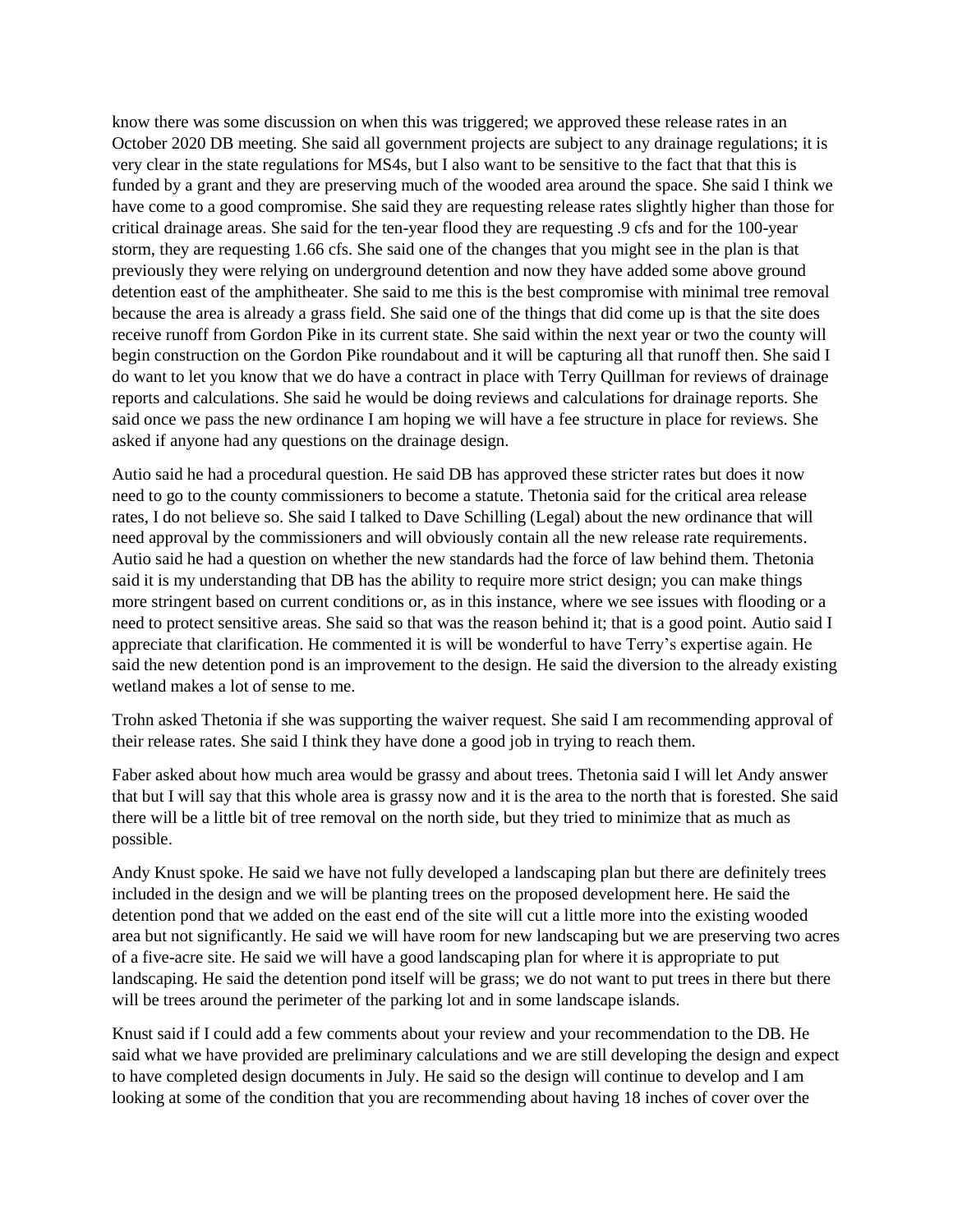underdrain and having 10% additional volume in the detention basin and that may cause me to adjust my numbers a little bit. He said for whatever the DB approves or recommends today I would appreciate having a little bit of flexibility and not being tied to these exact numbers. He said that would be helpful but we can still hold to the peak flow rates that we have calculated so far.

Thetonia said I understand that and I am looking forward to receiving the full plans and getting Terry's review. She said some of these conditions are general requirements already in our ordinance so if you wanted to change any of those then I would bring that to the June meeting.

**Autio asked if someone would like to make a motion to approve this preliminary drainage plan with the conditions listed in Kelsey's memo. Dee Owens said so moved. Faber seconded. Vote by roll call: AUTIO AYE, FABER AYE, OWENS AYE, and RIGGERT ABSTAIN. Autio said the motion carried and the preliminary drainage plan is approved. He commented I think the library is such a community asset and we really want to work with the library board to make sure that this is successful; thank you.** 

# **IV. New Business**

# **a. Dogwood Estates: Ornamental Dr. Private Property Berm +**

Thetonia said this is informational for the drainage board; I don't think DB requires any action today. She said Todd Stevenson was involved in this some years ago. She said we have a private property issue in Dogwood Estates in the Lake Monroe watershed. She said a property on Ornamental Drive that has contacted us; there was a pond installed with a berm when the subdivision was approved in the nineties by the City. She showed the drainage easements and detention ponds. She said we have a retention pond that was supposed to be temporary during construction. She said this berm is in place and the issue is it holds water for a long period. She said if you have standing water for 72 hours or more, it becomes a mosquito breeding ground and a public health issue. She said Todd's initial handling of the situation was to install a standpipe. He sent letters to downstream homeowners (that is required in our ordinance) and the downstream homeowners opposed it. She said he decided not to do any work. She said it's very clear that we do not do work on private property, especially without easements. She said from what I can see, it just got dropped and now this has come in front of me again as a question or complaint from the homeowner and they are asking to either modify or remove the berm. She said after doing some more digging in the ordinance, there is one provision in the ordinance that requires a drainage engineer review of the removal of any berms on private property to show that there won't be a significant increase in downstream flooding. She said that is really the only thing I could find in the ordinance that would regulate something like this, otherwise it is strictly a civil issue and some of the property owners themselves need to handle this on their own. She said I did write a memo and the homeowner provided a summary of the situation and I can share some pictures, as well.

Thetonia displayed some photos of the site. She said there is no drainage infrastructure or features and there is some erosion. She said the homeowner is here.

Joyce Rusch spoke. She said we share the berm with another property to the east of us and we've had quite a bit of erosion on the backside of the berm and we have tried to fill it in but it is not sufficient so we are trying to come up with a solution. She said it used to drain in two to four days but now sometimes it's up to ten days before it fully drains and we want to be able to deal with it and we want to know if the berm needs to be maintained. She said we are looking for guidance.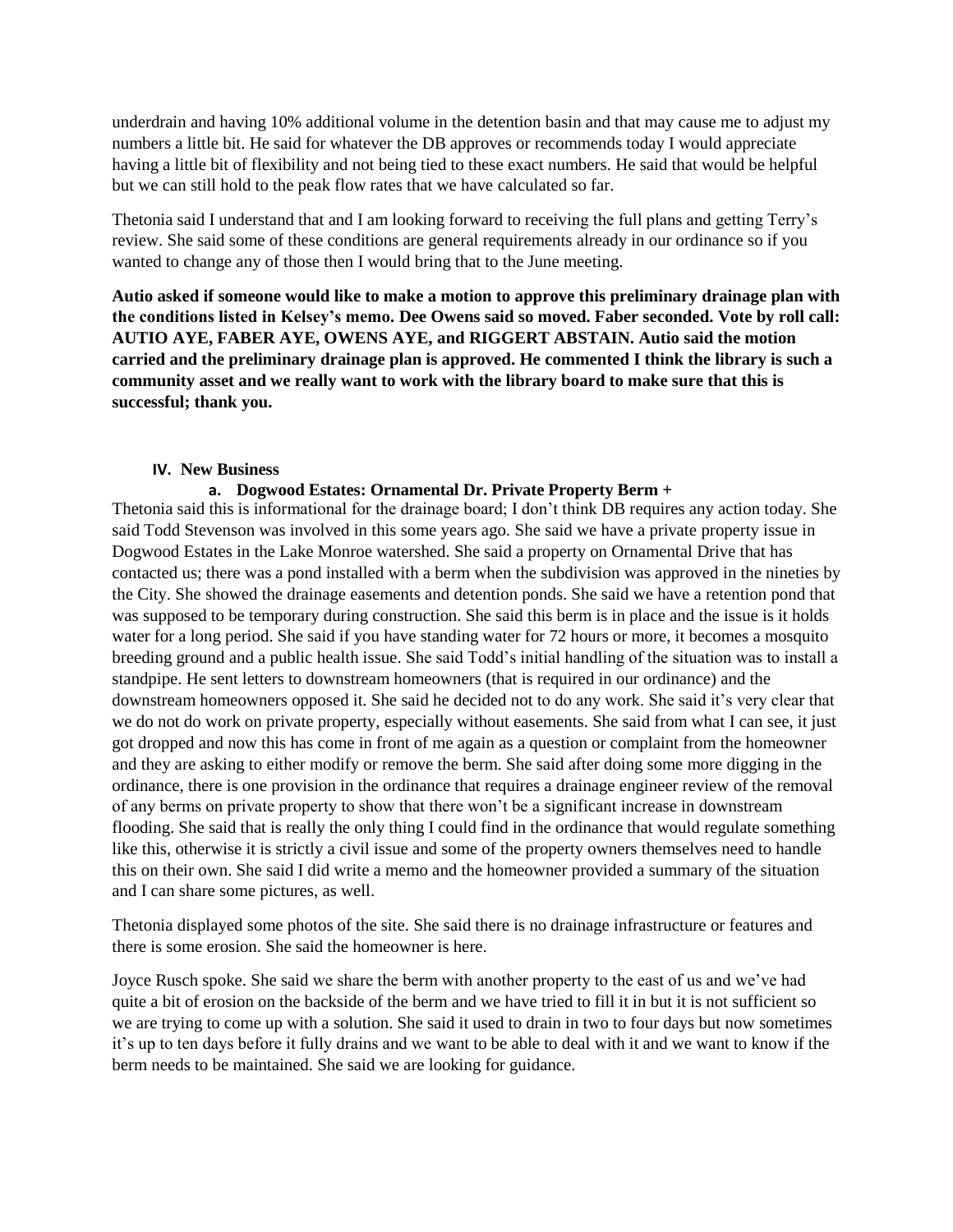Thetonia said the DB does not have jurisdiction over this so any issues between homeowners I don't think there is anything that DB needs to approve and I wanted to get that on the record. Autio said I think I understand that there is no official capacity for the DB on this issue. He asked if engineers had come out to make recommendations. He commented it seems like you need a drainage expert.

Rusch said it seems like there should be a better solution. She said we have not had much luck talking to the neighbor. She said there was a dead deer in there last year; it's just a cesspool so we need some direction so that we can move forward. She said we recognize we don't want to cause any difficulties downstream but we also can't just let it sit there the way it has been. Faber commented about the upstream area having responsibility as well. Rusch talked about runoff from the homes in a section of the neighborhood.

Thetonia said the whole subdivision was designed with curb cuts, which we do not do anymore. There was a discussion of drainage in the neighborhood. Thetonia said now we would require drainage easements if there any outlets because you do not want someone to block a drainage way in a way that would cause upstream flooding.

Trohn said it is hard to identify our role in this matter today, except for trying to serve as a mediator between two private residences, which I am willing to do. He said I do think recommendations from DB could help maybe smooth the discussions over with the property owner when you are talking about the drainage sitting there for over 72 hours and it becomes a mosquito cesspool I think we could point to public health language and try to educate property owners. He said outside of that I do not see our role. He said my question is, is there some way that we could maybe have more of an active role on some of these issues, especially if some of the infrastructure in place was installed where we do not have easements or bioretention so we are not impacting the neighbors or anyone downstream. He said I am curious how that would move forward in an ordinance or a policy.

Thetonia said I think we can make sure in the new ordinance that there are provisions to provide clear guidance to homeowners. She said I think Todd's recommendation to provide a drainpipe is still valid. She said I think it is reasonable to try to get it to drain within 48 hours. Autio asked if there was any mechanism with the Health Department for that type of drainage. Thetonia said in my experience the department does not offer help with that. She said we could try to ask them to do some sampling from mosquito larvae but I know that they are super busy. She said the Soil & Water Conservation District (SWCD) has grants. She said I definitely want to work on potentially funding more residential homeowner stormwater solutions. Rusch said I have talked to Martha Miller (SWCD) and she said there might be funds available. She said but we just weren't sure what we are allowed to do. Faber asked if there was any responsibility on the part of the developer for correcting this. Thetonia said as far as I know the county accepted all public improvements in this area and, this being a temporary feature, it was not anything that we would have signed off on so I am not sure what happened, honestly, with this.

Trohn said I was trying to think a little outside the box. He said we have two things going on. He said one is a lack of information on how to approach and fix the problem and two; we do not have any official capacity to do anything. He asked about rendering a recommendation. He said I would strongly advocate that we look into expanding the program that we have with SWCD.

Thetonia said from my experience, local government should avoid recommendations because it can come back to haunt us and we could be liable for something. She said my typical stance is to offer general recommendations and best practices.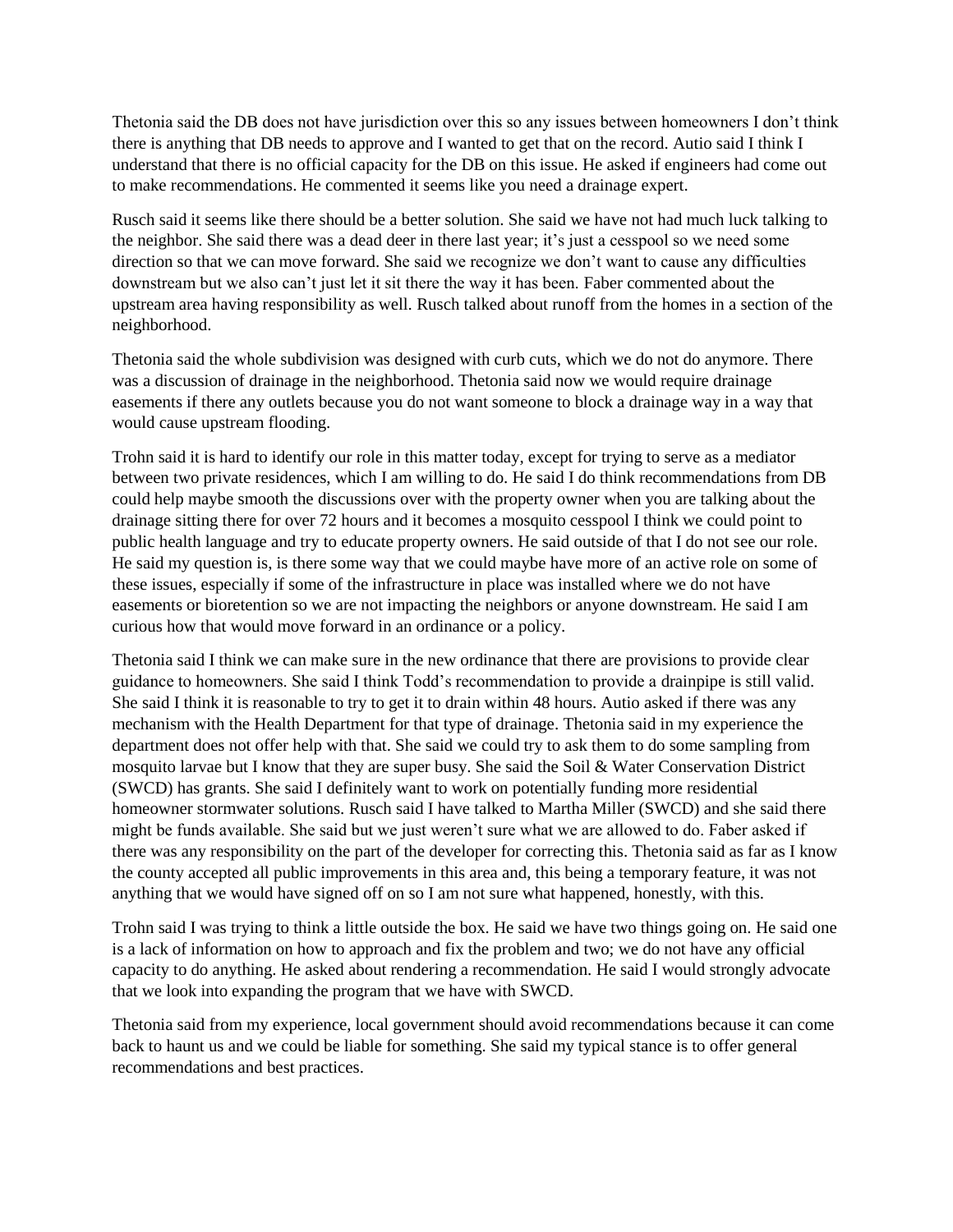Faber said I still feel like stormwater group has a responsibility to correct things like this; each individual property owner has paid a fee into the stormwater group and it has money that they can use to correct these types of things. Trohn said we do not have rights to go on the property right now. He said it is going to be tricky. He said we do not want to go in there, fix something, and then be responsible for it as Kelsey was saying. Thetonia said our stormwater crews only work within the county right of way. She said we can ask for right of entry onto a property if we need to but that is typically only if there is an imminent danger, public safety issue or something where we need to fix a pipe that just happens to be outside of an easement area. She said if we committed ourselves to working on private property we would need to triple our stormwater fee; we already can't keep up with projects and stormwater requests we have. She said we need to draw the line somewhere.

Autio said it doesn't sound like DB has the jurisdiction. He asked about getting an engineering plan. Autio said he would be happy to reach out to the neighbor. Rusch said I do not know how to determine engineering credentials, we have had a hard time getting anyone to come and look at it, and then, when they do, they say well, what do you want to do but we do not know what we can do. She said we are kind of stuck in a loop. Thetonia offered to send a list of engineering firms in the area. Faber said it was the county's recommendation to start so it's the county's responsibility, I think, to try to correct it somehow. There was a discussion of sinkholes in the area. Thetonia said if we can get a professional engineering report, they will not be looking at the underlying karst but typically, I would advise not to increase any flow toward existing sinkholes. She said you are not changing the flow path of any existing sinkholes.

Autio said thank you for bringing this before the board. Rusch said thank you.

#### **V. Staff Report**

Thetonia said she had a quick update. She said back in March, you approved the preliminary report for The Trails at Robertson Farm. She said they have since withdrawn their petition to the Plan Commission and have decided to go through rezoning. She said it will be a mix of different single-family homes but their drainage plan is not really changing. She said we have a job opening posted for a stormwater inspector. She talked about new state regulations that will be passed this fall, requiring us to inspect permanent detention ponds every five years. She said that is going to be a huge responsibility; I estimate we have hundreds of ponds to inspect and a lot of them need maintenance. She said I know concerns have been expressed about HOAs and this will help with following up. She said I would like to present the new ordinance to you all perhaps next month. She said there is a lot to it; if you want to vote on it, you are not required to, but I know in the past that Todd had you approve ordinance updates. She said I would invite our local engineering firms if they want to hear about it and offer input. She said I wanted to give you a heads up on that.

# **VI. Public Input for Items not on the Agenda**

Joyce Rusch spoke. She said I have a quick question. She asked if we don't do anything to the berm, what happens if we move our fence and let it erode. Thetonia said I would still recommend getting you into the SWCD grants program to mitigate erosion issues.

Trohn said he would drop the link to the Indiana drainage code in the meeting chat and could email it to DB members.